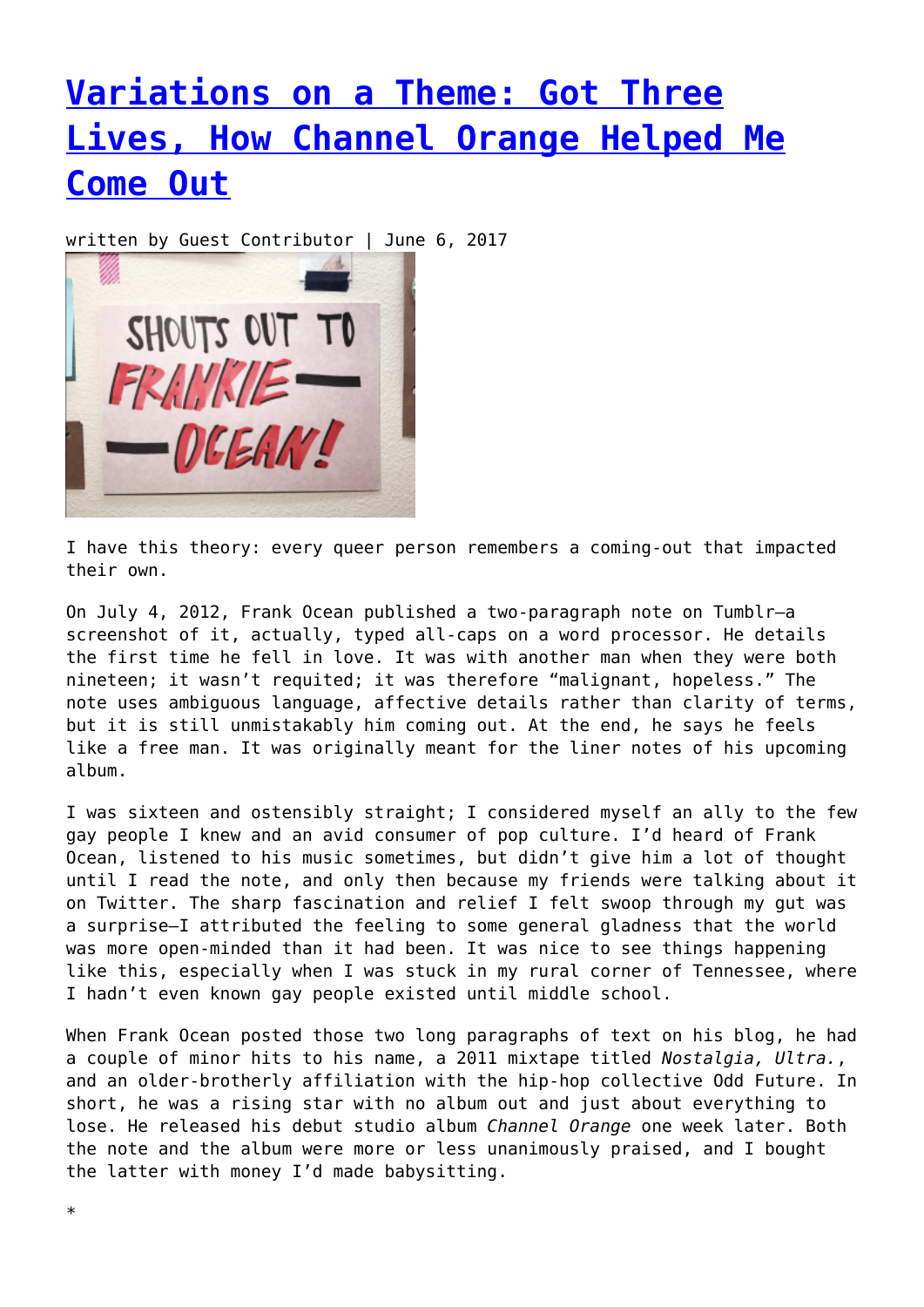The plurality of *Channel Orange* thrilled me, and it still does. Its possibilities for interpretation are endless. As a feat of narrative and musical dexterity, as an album—it is, I think, unrivaled by almost anything else released this decade, and its ranking on such lists indicates I'm not the only one who feels that way. Frank moves deftly through gender, race, class and sexuality to narrate his songs, sometimes even within one song, like the nine-minute sprawl of "Pyramids" that imagines Cleopatra as the Egyptian queen and as a present-day sex worker. Even the title—*Channel Orange*—is both a proper noun and an imperative sentence. As a work of art, it's mobile and fluid, resistant to easy classifications. I listened while I did my biology homework, while I agonized over college pamphlets, while I rode the bus to marching band competitions. I tried to parse the pronouns on the album, figure out the differences between Frank and his narrators, until I realized the point was that I couldn't.

One slick-hot day in August 2012, I played the song "Forrest Gump" for my dad, riding through downtown Clinton in his duct-taped station wagon. It's the penultimate track on the record, the last full song before the two-minute closing exhale, "End," and it is *Channel Orange*'s clearest statement of homoerotic desire. "You're so buff, and so strong," Frank sings. "My fingertips and my lips, they burn from the cigarettes, Forrest Gump. You run my mind, boy." From the dirt-gray passenger seat I clicked the tape into its slot, plugged the attached aux cord into the iPhone of which I was so proud, and waited for the synth organs to start.

It was a calculated move, more than the music recommendations we often shared in the car. It was a litmus test. My dad was a member of the Greek Orthodox Church, and I'd heard what the priest said about homosexuality. I wasn't about to broach the subject directly. Instead, my arm lolling out the open window, I let Frank Ocean bring it up.

"This is good," my dad said, offhand and unprompted. I felt that sharp relief again that I had felt upon reading Frank's note the month before, rising up in my throat. In the song, Frank started whistling, and I smiled out the window into the wind.

Frank fascinated me. He literally refused labels, demurring from journalists' questions about whether he was gay or bisexual, refraining from perky It Gets Better videos, taking very few major political stances. In one unusually forthcoming interview, he explained the risk he took of coming out and having that event overshadow *Channel Orange* itself. The album had to be a work of genius on its own merit, he said, because people would conflate their own enthusiasm for his coming out with enthusiasm for his art. He clearly had no interest in the idea of becoming some kind of queer hero; it almost seemed like he was uncomfortable even at the idea. At sixteen, the famous gay people I knew about—namely Neil Patrick Harris and Ellen DeGeneres—were peppy and certain of themselves, so they were foreign to me. Most of the fictional gay people were either tragic or overwrought stereotypes.

Frank felt real. His love story had had an unhappy ending, he rarely talked about his sexuality without someone coaxing it out, but here he was anyway: successful and uncertain. In his reluctance to be a queer icon, he became the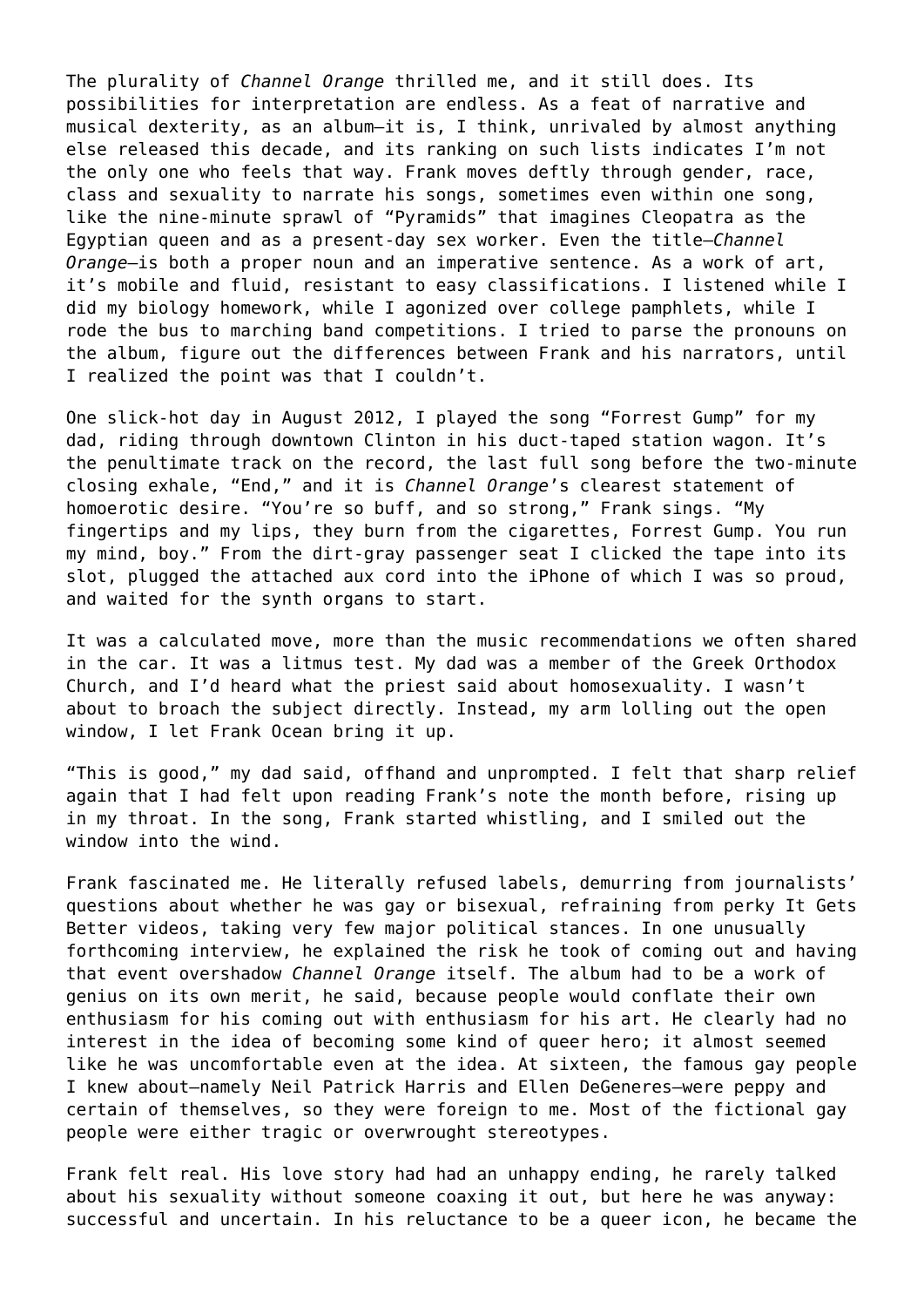exact kind of queer icon I needed, someone who didn't seem like they had it all figured out. Maybe it was okay not to know.

That summer of 2012, my best friend had moved away, a girl I'd been closer to than any other person outside my family. In her absence that fall semester, I was able to see what I'd felt for her with much more clarity. I started to think of her as the person about whom I would write a poignant and sad coming-out note. I told one of my other friends during band practice, my cheeks burning, "I don't think I'm entirely heterosexual."

\*

I lived in a tenuous and generally miserable space for several years that I don't think straight people can ever really understand. Who do you tell? Who don't you tell? And after that, the constant tracking, the balancing act of *who knows, who suspects it, who has no clue*. On the most harrowing *Channel Orange* track, "Bad Religion," the one I have listened to more than any others, Frank uses the backseat of a cab like a confessional. "Taxi driver," the second verse starts, "I swear I've got three lives balanced on my head like steak knives." Is there a better description of being a third of the way out, halfway out, mostly out but not quite?

Frank Ocean largely disappeared after early 2013. He performed "Forrest Gump" at the Grammys (which I watched fervently), won Best Urban/Contemporary Album, went on tour and topped countless album-of-the-year lists. Then he deleted his Twitter, his Instagram, his Snapchat. He stopped appearing in public. He emerged sometimes as a guest artist, notably appearing on Kanye West's *Yeezus* and Earl Sweatshirt's *Doris* in 2013, and he still dropped the occasional Tumblr post. But his absence was so pronounced that it became a veritable meme on the Internet. When would Frank return to us? people asked. Would our grandchildren maybe get to hear new Frank Ocean music someday? Rumors of release dates kept popping up and then deflating as they passed uneventfully. He was one of my all-time favorite musicians, but I started to make peace with the idea that he had made a masterpiece and was gone forever.

\*

On June 12, 2016, I had lunch with my grandparents, my aunt and my mother. We were in a Mexican restaurant in Oak Ridge, filling up on chips and salsa, chatting. Then my aunt looked at something on her phone and said, haltingly, "There was a mass shooting at a club in Orlando. It looks like—it's a gay club."

There was nothing I could say with a tortilla chip halfway to my mouth, stuck around a table with my family members, none of whom I'd come out to. This was a sad thing to them—horrific even—but not personal. Our meal continued.

I logged onto Tumblr after we got home. Frank Ocean had posted a note, one long paragraph. It's the most plainly, unapologetically queer thing he's written; it made me cry. About midway through, he says, "So we express love for who and what we are. Because who else will in earnest?"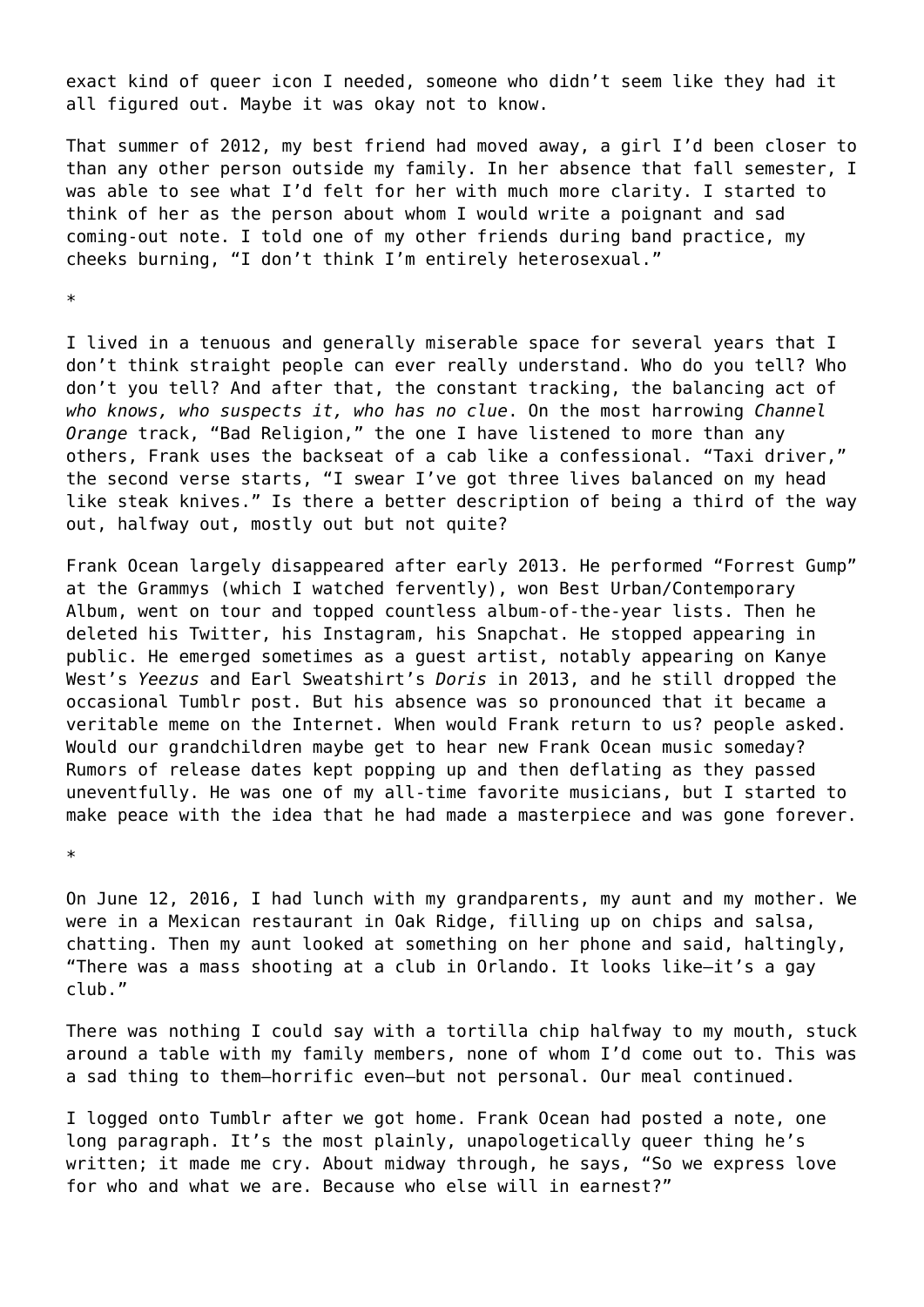I knew what I needed to do because it felt unconscionable to do anything else, and I decided to come out via Facebook status update, lying in my bed just after midnight. I figured it would reach the most people that way and would require the least interaction from me. Frank and I are more similar than I realized.

I rewrote the post again and again before I published it. Scrutinizing the wording, agonizing over the sentences—every letter felt like a nonreturnable investment. Finally, when I hit *return*, that now-recognizable feeling plunged through my stomach, as if someone had scooped the unsteady ground out from under me.

\*

In August 2016, Frank released *Endless*, a visual demo rollout, and *Blonde*, the gorgeous full-length follow-up to *Channel Orange*. Once again, he put the music out and largely stayed quiet. But he did one big interview with the *New York Times* that addressed his elusiveness and his fame. At one point, the interviewer asks if dating has been difficult for him as his celebrity increases. He responds, "I'm in a very different place than I was four or five years ago with all that stuff. Different in my relationship with myself, which means everything. There's no, like, shame or self-loathing. There's no crisis."

I hope to get there, too.

*Music can hold enormous power in memories and experiences, transporting us instantly to an age, location, or person. What sonic joys, mysteries, disbelief, and clarity have you experienced? Identify songs of influence in your life and explore them like variations on a theme, melding syntax and song structure, recalling the seriousness or levity that accompanies. Whether it's an account of when a specific song first entered your life, the process of learning to play a song, teaching someone a song, experiencing the same song in different places as it weaves through your life, unbelievable radio timing, sharing songs with those in need, tracking the passing down of songs, creative song analysis, music as politics, etc, I am interested in those ineffable moments and welcoming submissions of your own variations on a theme, as drawn from your life's soundtrack. Please email submissions to [meganentropy@gmail.com](mailto:meganentropy@gmail.com) and keep an eye out for others' [Variations.](https://entropymag.org/tag/variations-on-a-theme/)*

*\*\*("song" is a broad phrase: could be a pop song, a traditional tune, a symphony, commercial jingles, a hummed lullaby, 2nd grade recorder class horror stories, etc)\*\**